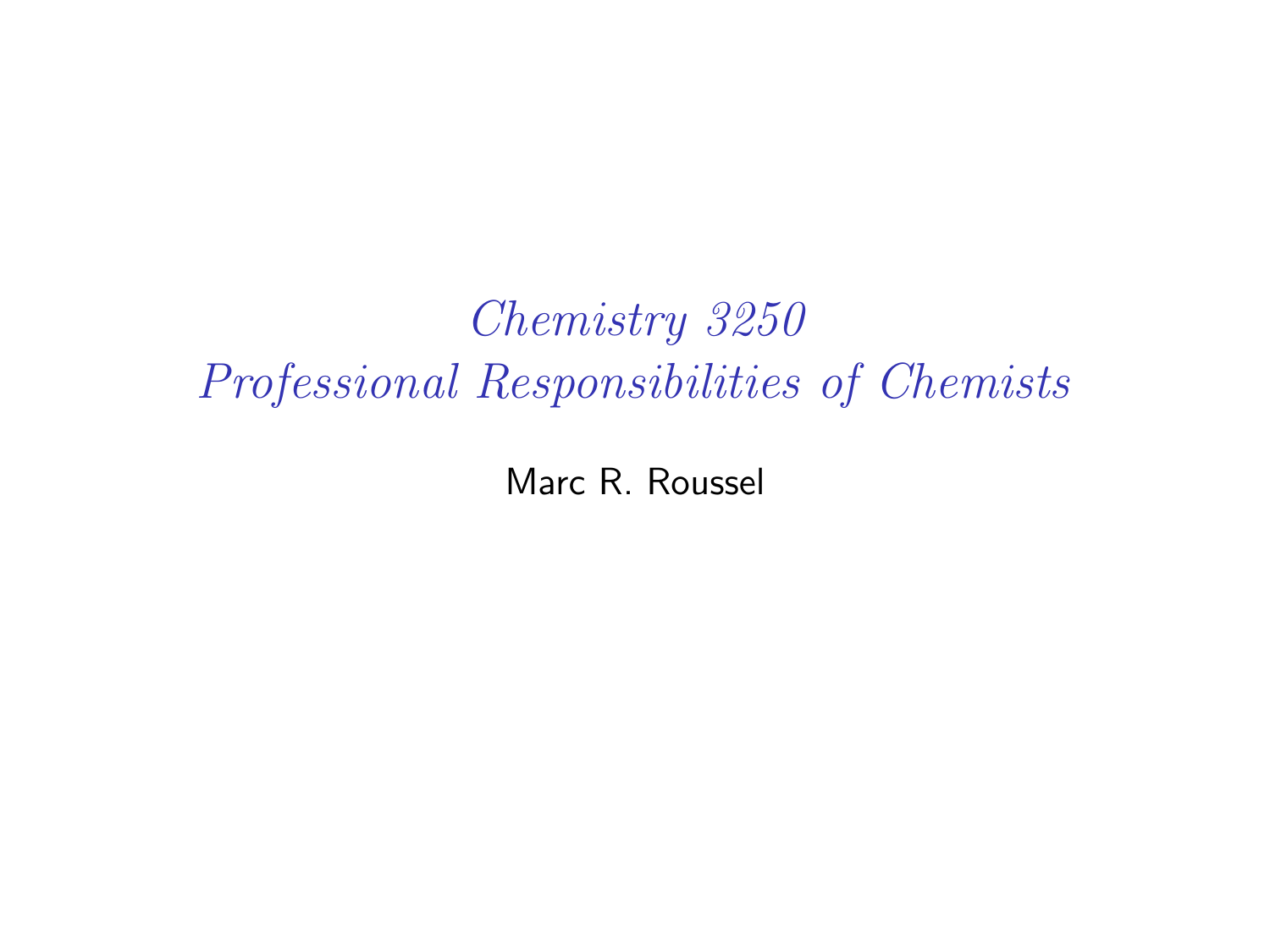# The concept of a profession

- $\triangleright$  A profession is a group of people who exercise a common occupation or apply a common set of skills and who function within structures allowing their identification as belonging to that profession.
- $\triangleright$  Those structures can be more or less rigid.
	- $\triangleright$  Professions defined by law (engineering, law, medicine, teaching)
	- $\triangleright$  Professions defined by membership in a professional society or other similar body (some sciences)
	- $\triangleright$  Professions defined by employment in specified positions in well-recognized institutions (university professors)
- $\triangleright$  Member of a profession are typically trained according to a more-or-less standard curriculum.
- $\triangleright$  Members of a profession typically have a common set of values which, again, may be more or less rigidly enforced.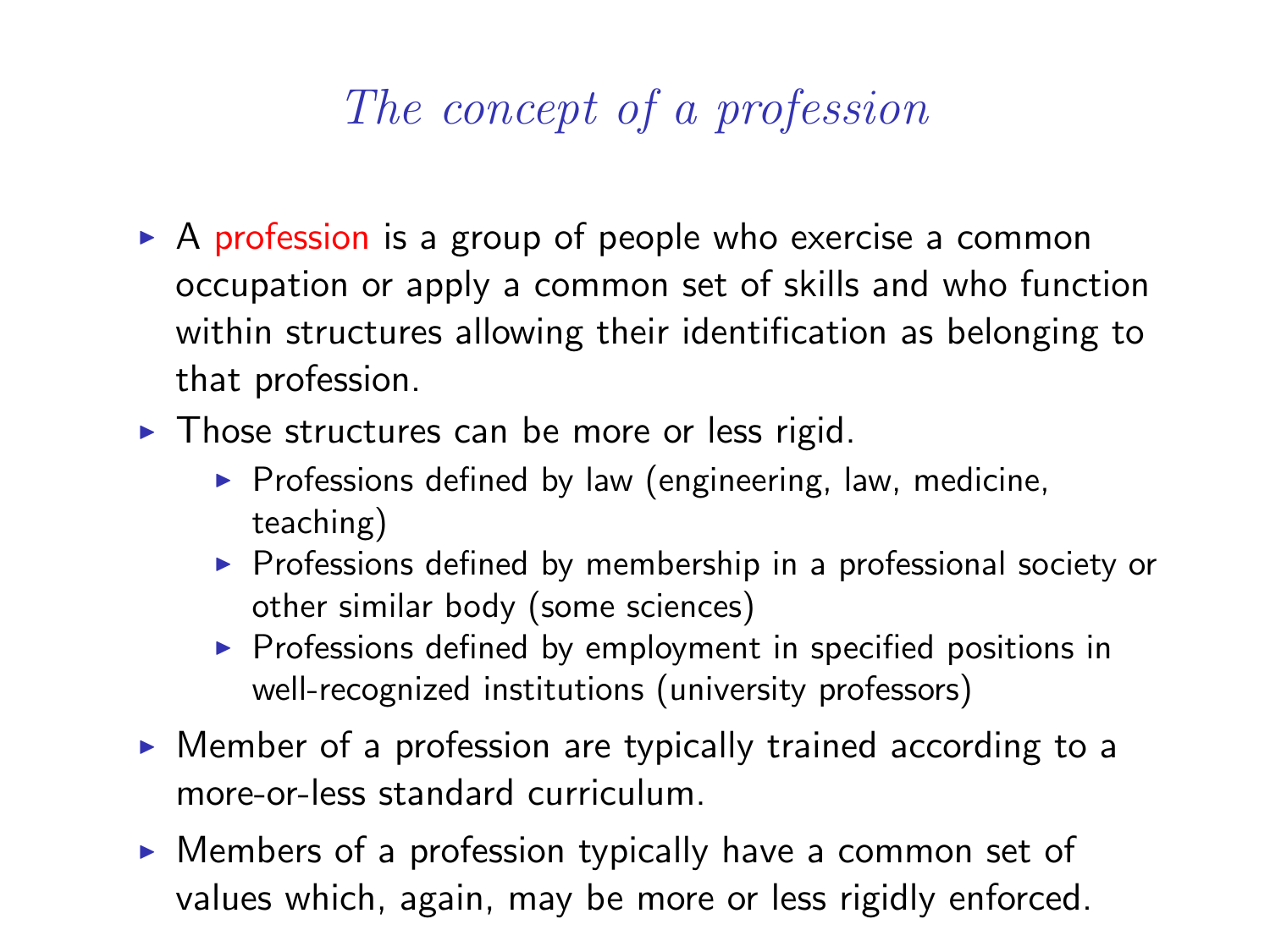## Self-governance

- $\triangleright$  Professions, even those governed by legislation, are typically self-governing.
- $\triangleright$  Self-governance allows professional associations to determine their membership, and to create and enforce codes of ethics.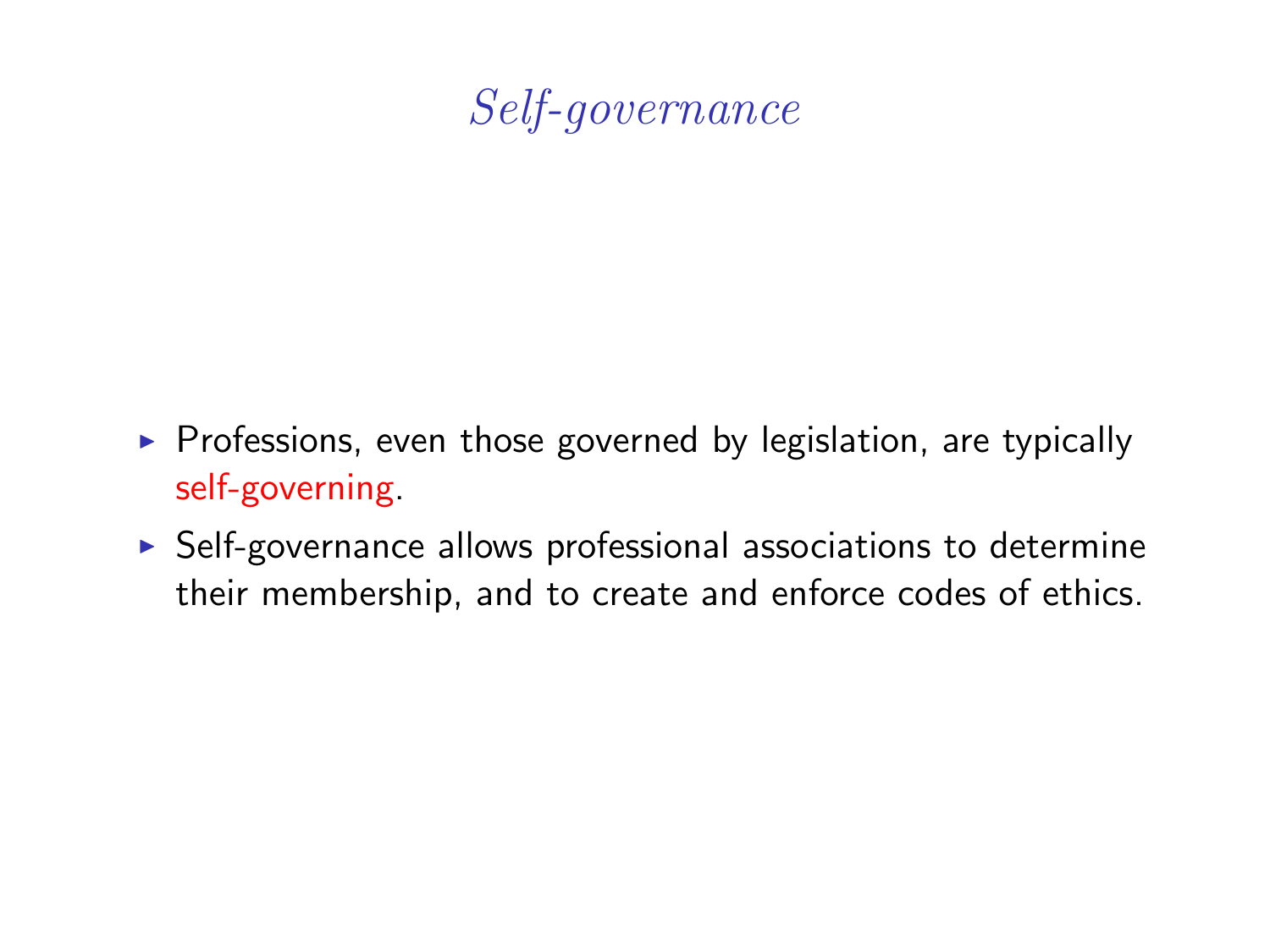# Ethical obligations

- $\triangleright$  Membership in a legally recognized profession entails both rights and responsibilities.
- $\triangleright$  Due to the self-governing nature of professional societies, the responsibilities are typically contained in a code of ethics created by the society itself.
- $\triangleright$  The code of ethics is enforced by a disciplinary committee of the society.
- $\triangleright$  Penalties for breaching the society's code of ethics can include publication of the breach, fines, suspension of some particular priviledges provided by the society, suspension from the society (and thus, temporary loss of any associated right to practice), or permanent expulsion from the society.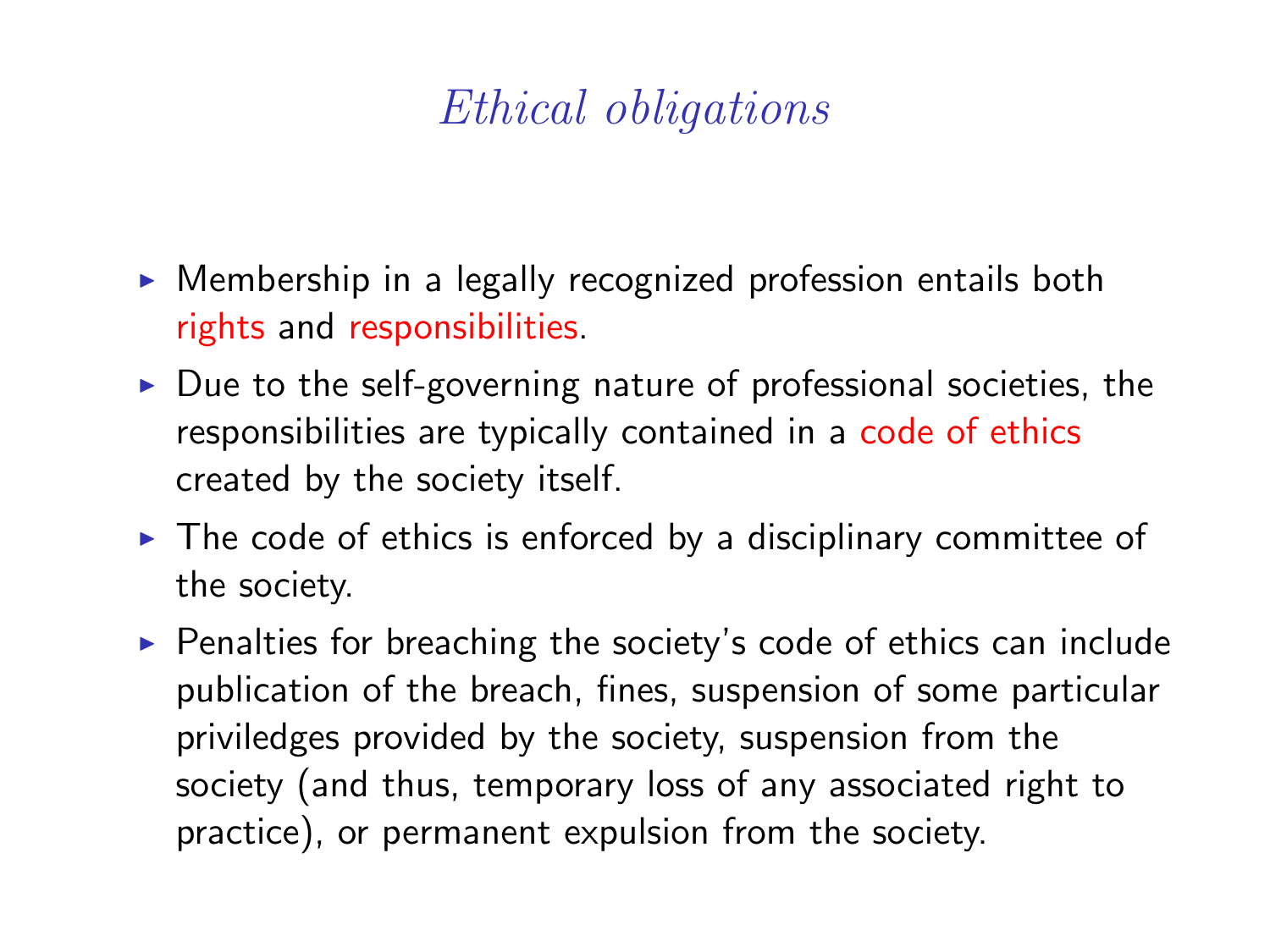## Professional status in Canada

- $\triangleright$  The Canadian Constitution makes the licensing of professionals a provincial responsibility.
- $\blacktriangleright$  Legally recognized professional societies must therefore be professional organizations. National organizations can play no direct role in professional licensing.
- $\triangleright$  Self-governance allows provincial societies to agree to recognize each other's members and to tranferability of qualifications.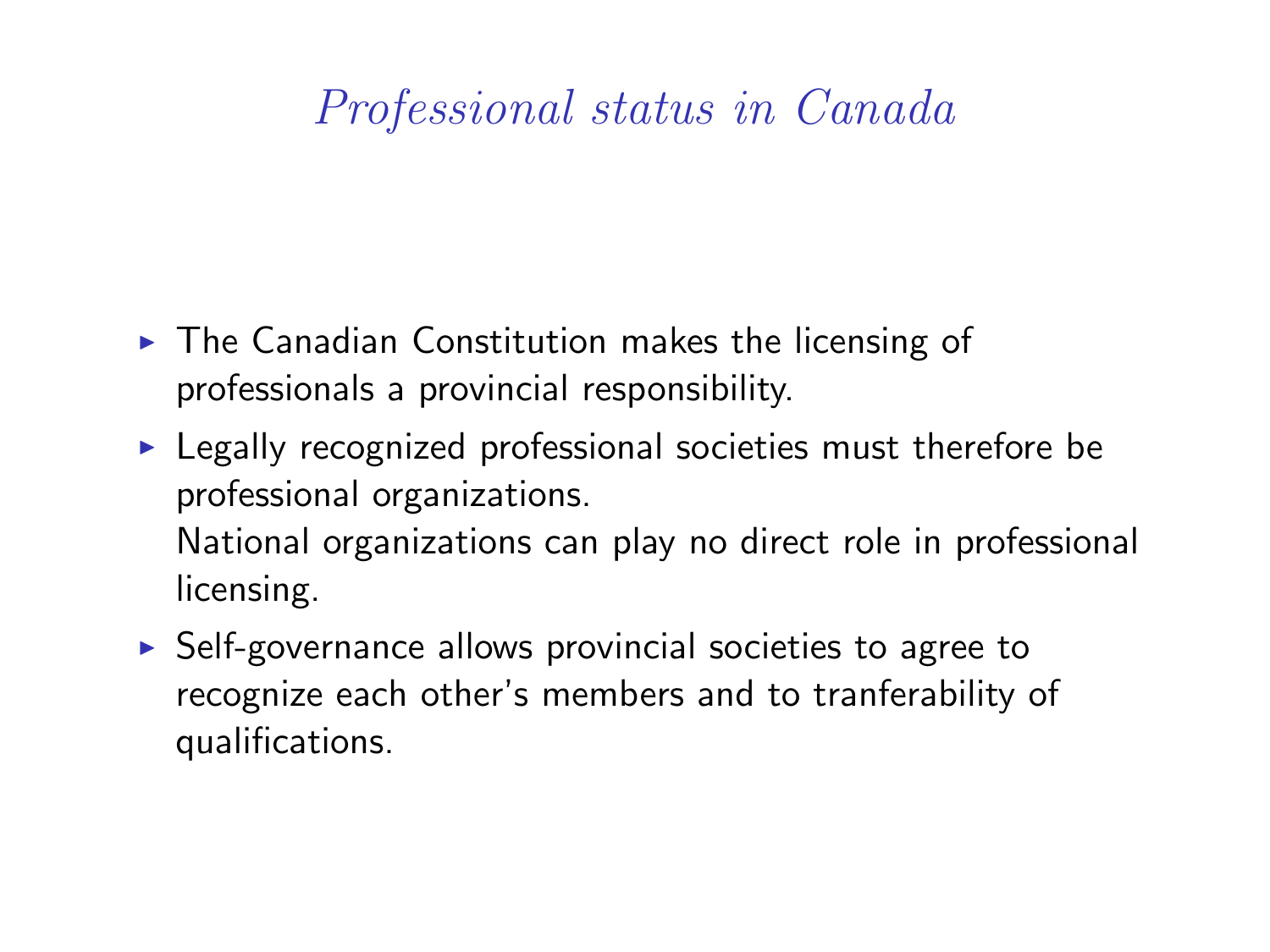## Chemistry as a profession

- In most parts of the world, the title "chemist" is unregulated. The professional status of chemists is thus of an informal nature, defined by training, convention, and voluntary membership in organizations of chemists.
- $\triangleright$  In some Canadian provinces, legislation now exists establishing chemistry as a profession.

Provinces where legislation establishes a distinct title reserved for members of the relevant professional association:

Professional Chemist: Alberta, British Columbia, Quebec, Nova Scotia

Chartered Chemist: Ontario

Chemist: Quebec

 $\triangleright$  Legislation in two provinces (Alberta, Quebec) creates a right to practice in certain areas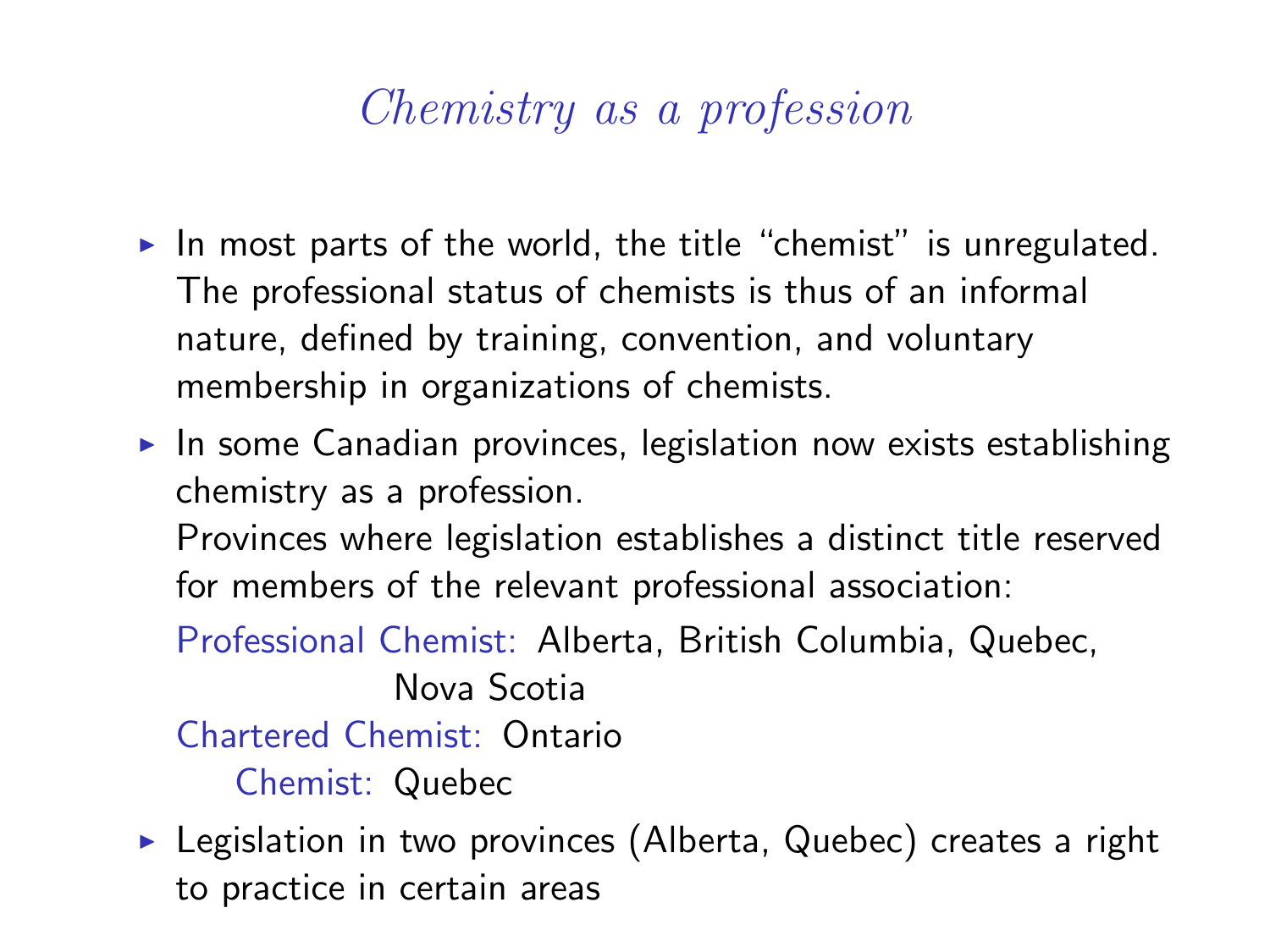# Association of the Chemical Profession of Alberta

- $\blacktriangleright$  In Alberta, Professional Chemists must be members of the Association of the Chemical Profession of Alberta (ACPA).
- $\triangleright$  Membership in ACPA requires
	- 1. an accredited degree,
	- 2. at least two years of full-time chemistry-related work experience, with at least one year of experience acquired in Canada, and
	- 3. ongoing professional development.
- $\triangleright$  A graduate from an accredited degree who does not yet have the required experience can join ACPA as a Chemist-in-Training.
- $\triangleright$  Students in accredited degree programs can become student members of ACPA (at no cost).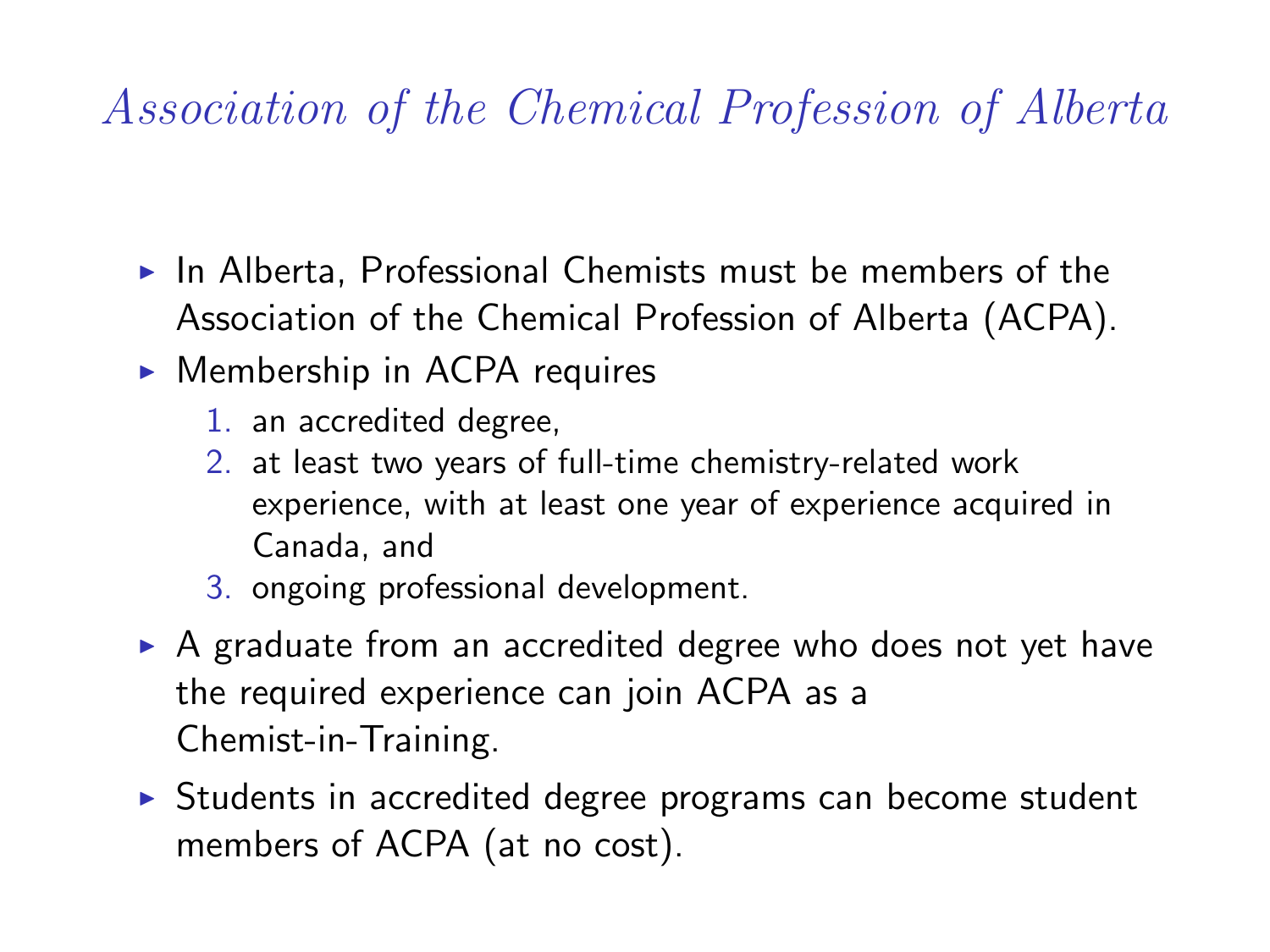## Canadian Society for Chemistry

- $\triangleright$  National organization of chemists
- $\triangleright$  Provides accreditation of Chemistry degrees used as a basis for the recognition of credentials by provincial societies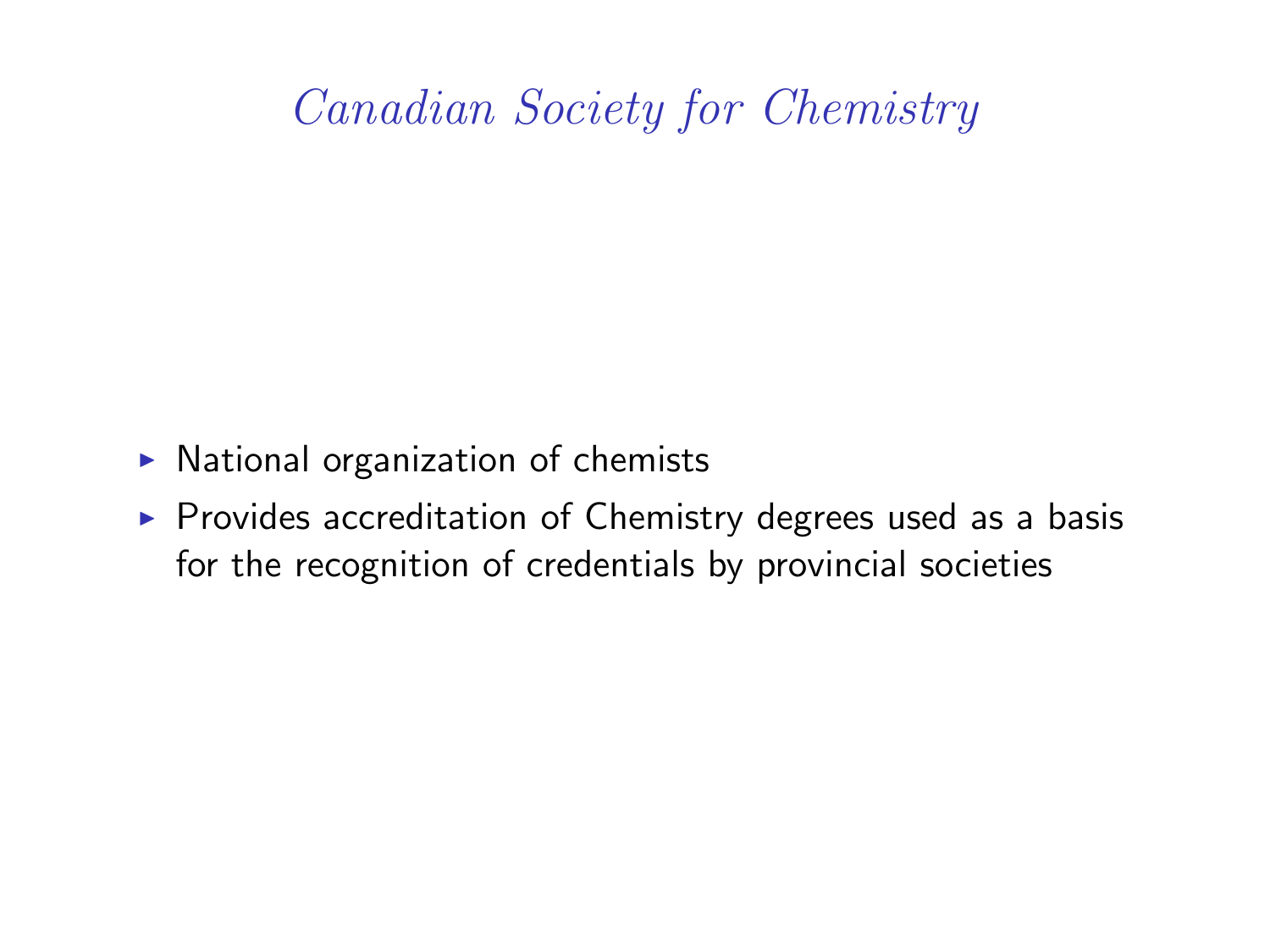## ACPA's code of ethics

#### $\triangleright$  Divides duties of Members into

- $\blacktriangleright$  duties to the public
- $\blacktriangleright$  duties to employers or clients
- $\blacktriangleright$  duties of Members to themselves, to other Members and to the Association
- $\blacktriangleright$  [Link to code of ethics](http://www.pchem.ca/ethics)